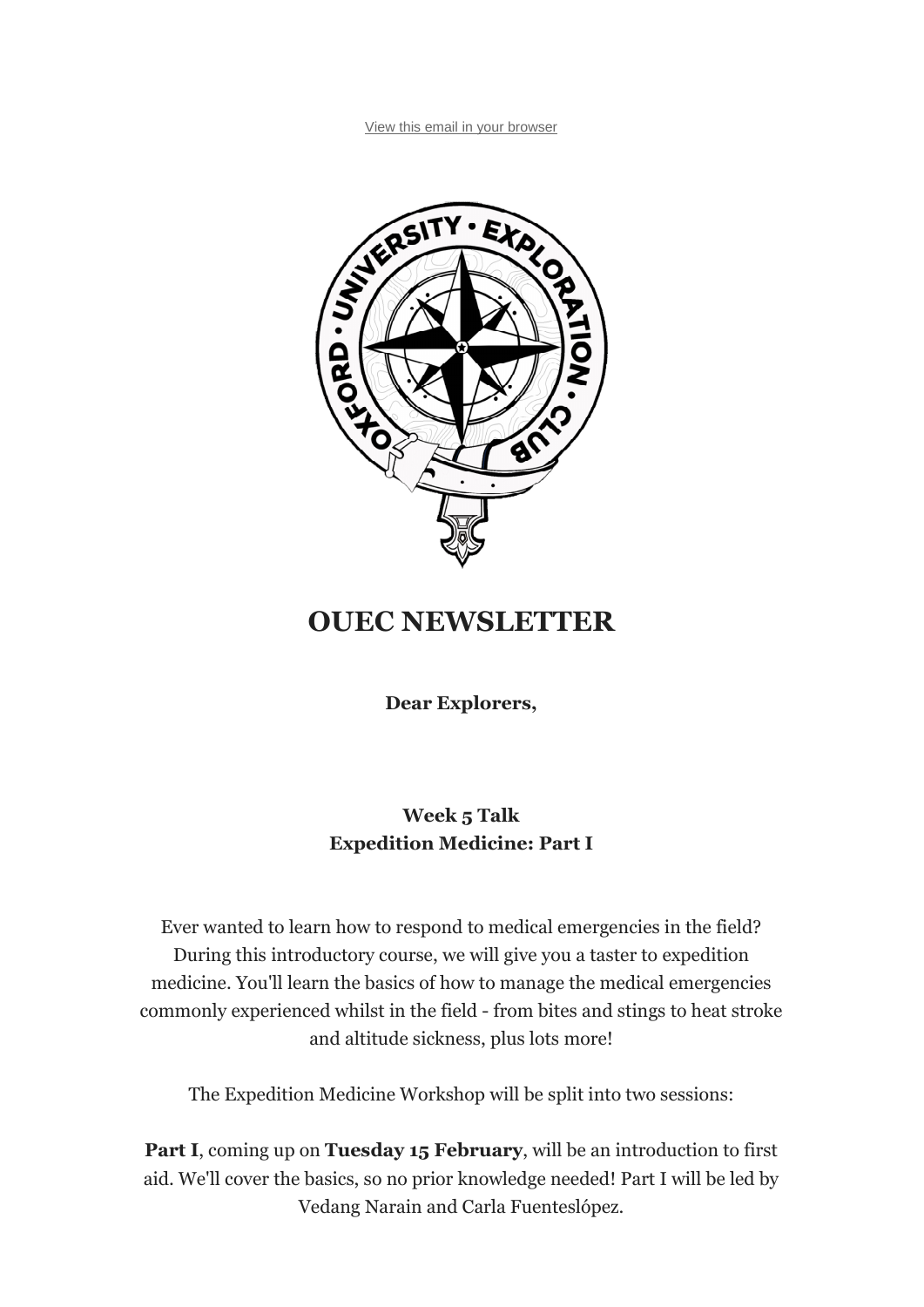**Part II** will take place in Trinity Term and will focus on more niche topics, such as decompression and altitude sickness.

## **Expedition Medicine: Part I**

**Date:** Tuesday 15 February 2022 **Venue:** Platnauer Room, Brasenose College **Time:** 19.30h

This week, we're trialling a hybrid event. To join the Teams live streaming, please register here to access the event.

**Coming up in week 6...**

Marine Expeditions and Indian Ocean Biodiversity: Denise Swanborn

We look forward to seeing you on Tuesday!

- Carla V. Fuenteslópez, OUEC President



*Copyright © 2022 Oxford University Exploration Club, All rights reserved.*

Want to change how you receive these emails? You can update your preferences or unsubscribe from this list.